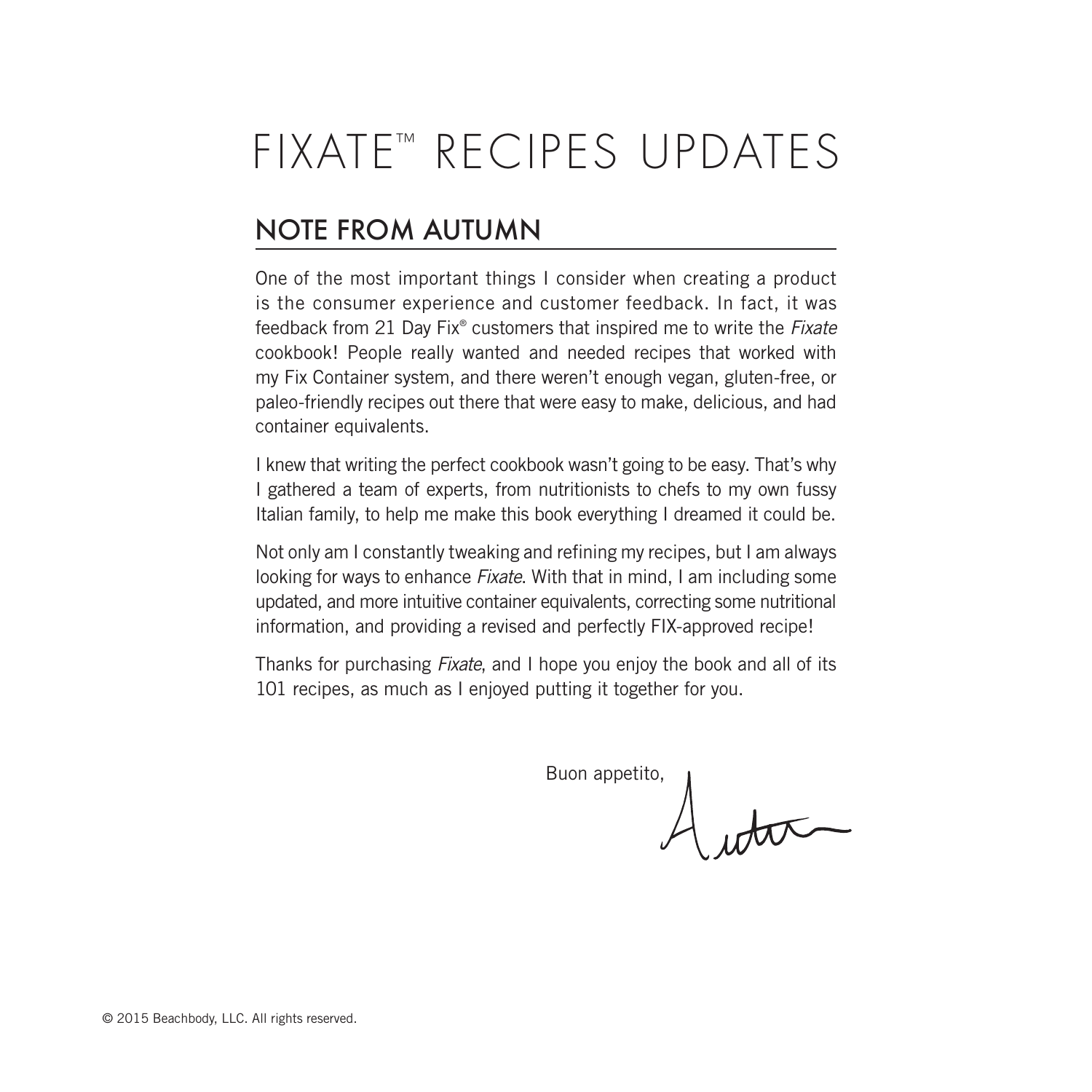| Page 43<br><b>Italian Wedding Soup</b>                                                             | CONTAINER EQUIVALENTS (per serving):<br>$\frac{1}{2}$<br>$\vert$ 1                                                                                                                        | <b>FIXATE RECIPE</b>                                                                                            |  |
|----------------------------------------------------------------------------------------------------|-------------------------------------------------------------------------------------------------------------------------------------------------------------------------------------------|-----------------------------------------------------------------------------------------------------------------|--|
| Page 45<br><b>Mexican Chicken</b><br><b>Tortilla Soup</b>                                          | CONTAINER EQUIVALENTS (per serving):<br>$1\frac{1}{2}$                                                                                                                                    | <b>UPDATES</b>                                                                                                  |  |
| Page 53<br><b>Calabrese Salad</b>                                                                  | CONTAINER EQUIVALENTS (per serving):                                                                                                                                                      | Cut out the corresponding labels and<br>apply them over the area of the recipe<br>indicated for a quick update. |  |
| Page 55<br><b>Creamy Chicken Salad</b>                                                             | CONTAINER EQUIVALENTS (per serving):<br>⅓                                                                                                                                                 |                                                                                                                 |  |
| Page 61<br>On-The-Go Salad                                                                         | CONTAINER EQUIVALENTS (per serving):                                                                                                                                                      | <b>RECIPE NOTE:</b>                                                                                             |  |
| Page 69<br><b>Toasted Kale Salad with</b><br><b>Lemon Dijon Salad Dressing</b>                     | CONTAINER EQUIVALENTS (per serving):<br>$\frac{1}{2}$<br>$\frac{1}{2}$                                                                                                                    | Turkey Sloppy Joes (p. 171)<br><b>Spicy Cauliflower Bites (p. 181)</b><br>Be sure to use a gluten-free          |  |
| <b>Page 107</b><br><b>Peanut Butter and Chocolate</b><br><b>Steel-Cut Oatmeal</b>                  | CONTAINER EQUIVALENTS (per serving):<br>$1\frac{1}{2}$                                                                                                                                    | Worcestershire sauce for a fully<br>gluten-free recipe.                                                         |  |
| Page 117<br><b>Vanilla Protein Pancakes</b><br>with Pears and Cinnamon                             | CONTAINER EQUIVALENTS (per serving):<br>⅓                                                                                                                                                 |                                                                                                                 |  |
| <b>Page 167</b><br><b>Sweet Potato Ricotta</b><br><b>Gnudi in Pumpkin Sauce</b>                    | CONTAINER EQUIVALENTS (per serving):<br>2                                                                                                                                                 |                                                                                                                 |  |
| <b>Page 181</b><br><b>Spicy Cauliflower Bites</b>                                                  | CONTAINER EQUIVALENTS (per serving):<br>$\frac{1}{2}$<br>2                                                                                                                                |                                                                                                                 |  |
| Page 197 - top of page<br><b>Pumpkin Pie Energy Bites</b>                                          | SERVES: 8 (2 energy bites each) Prep Time: 20 min. Cooking Time: None<br>CONTAINER EQUIVALENTS (per serving):<br>$\frac{1}{2}$                                                            |                                                                                                                 |  |
| Page 197 - bottom of page<br><b>Pumpkin Pie Energy Bites</b>                                       | <b>NUTRITIONAL INFORMATION (per serving): Calories: 122</b><br>Total Fat: 6 g Saturated Fat: 2 g Cholesterol: 0 mg Sodium: 20 mg Carbohydrates: 17 g Fiber: 3 g Sugars: 13 g Protein: 1 g |                                                                                                                 |  |
| Page 207<br><b>Almond Milk Panna Cotta</b><br>with Blueberry Jam and<br><b>Italian Meringue</b>    | PF<br>G                                                                                                                                                                                   |                                                                                                                 |  |
| <b>Page 221</b><br>Sciadone-Italian<br><b>Easter Pie</b>                                           | CONTAINER EQUIVALENTS (per serving):<br>3                                                                                                                                                 | GF                                                                                                              |  |
| <b>Page 223</b><br>Strawberry-Banana<br><b>Ice Cream</b>                                           | CONTAINER EQUIVALENTS (per serving):                                                                                                                                                      |                                                                                                                 |  |
| <b>Page 225</b><br><b>Vanilla Cake with</b><br><b>Chocolate Frosting</b>                           | CONTAINER EQUIVALENTS (per serving):<br>2                                                                                                                                                 |                                                                                                                 |  |
| <b>Page 239</b><br><b>Page 237</b><br><b>Skinny Coconut Berry Refresher</b><br><b>Skinny Cosmo</b> |                                                                                                                                                                                           |                                                                                                                 |  |